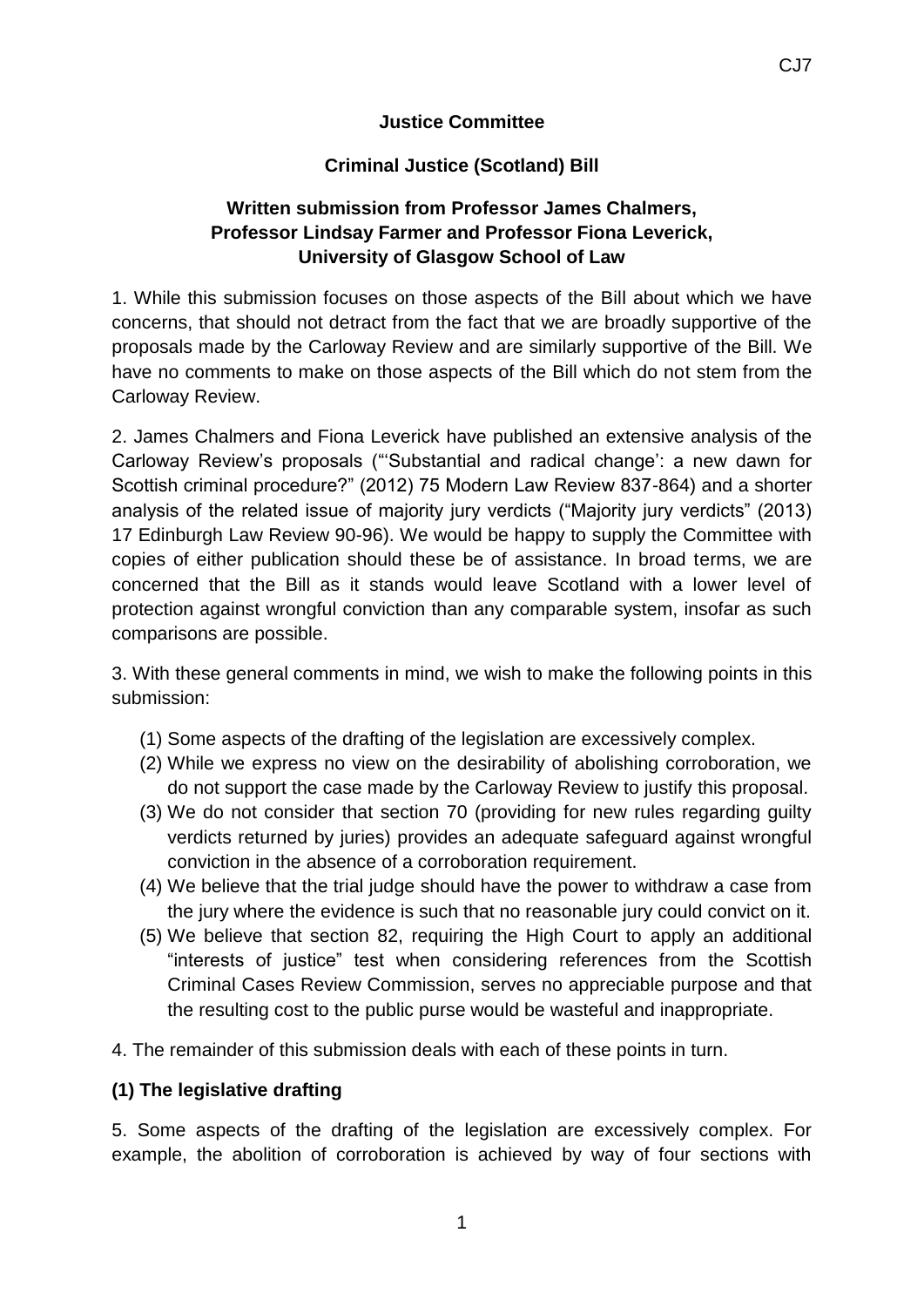multiple cross-references. The same effect could be achieved in a single section, as follows:

### **57 Corroboration not required**

(1) If satisfied in any criminal proceedings that a fact has been established by evidence, the judge or (as the case may be) the jury is entitled to find the fact proved by the evidence although the evidence is not corroborated.

(2) Subsection (1) applies only to proceedings for an offence committed on or after the day on which it comes into force, including proceedings for a continuous offence committed during a period of time which includes that date.

(3) Subsection (1) does not affect the operation of any enactment which provides in relation to the proceedings for an offence that a fact can be proved only by corroborated evidence.

6. Even this section is a relatively cautious and lengthy approach to drafting the necessary rule. It is not clear why the drafting needs to be as lengthy or complex as it is, nor how this is believed to assist in making the legislation comprehensible and accessible.

## **(2) The abolition of corroboration**

7. There is no doubt that corroboration is a complex and unsatisfactory area of the law which has little parallel in other jurisdictions. While we would not wish to make a positive case for its retention, we are not satisfied that the case for its abolition has been made out. James Chalmers and Fiona Leverick have already made extensive criticisms of the approach taken by the Carloway Review to corroboration in their article "'Substantial and radical change': a new dawn for Scottish criminal procedure?" (2012) 75 Modern Law Review 837-864, noting in particular the inadequacy of the empirical research upon which the Review relied and the Review's apparent unawareness of research conducted on behalf of the Royal Commission on Criminal Justice which ran contrary to some of the claims made in the Review.

8. The broader problem is that the Scottish criminal justice system has been constructed around the requirement of corroboration. Other systems which do not employ a corroboration requirement have developed a variety of other mechanisms to safeguard against wrongful conviction. In Scotland, such mechanisms have consistently been rejected on the basis that Scotland offers an alternative safeguard in the form of corroboration. To remove corroboration without a full reassessment of safeguards would, therefore, verge on the reckless. Making a token change to the rules regarding majority jury verdicts is patently insufficient.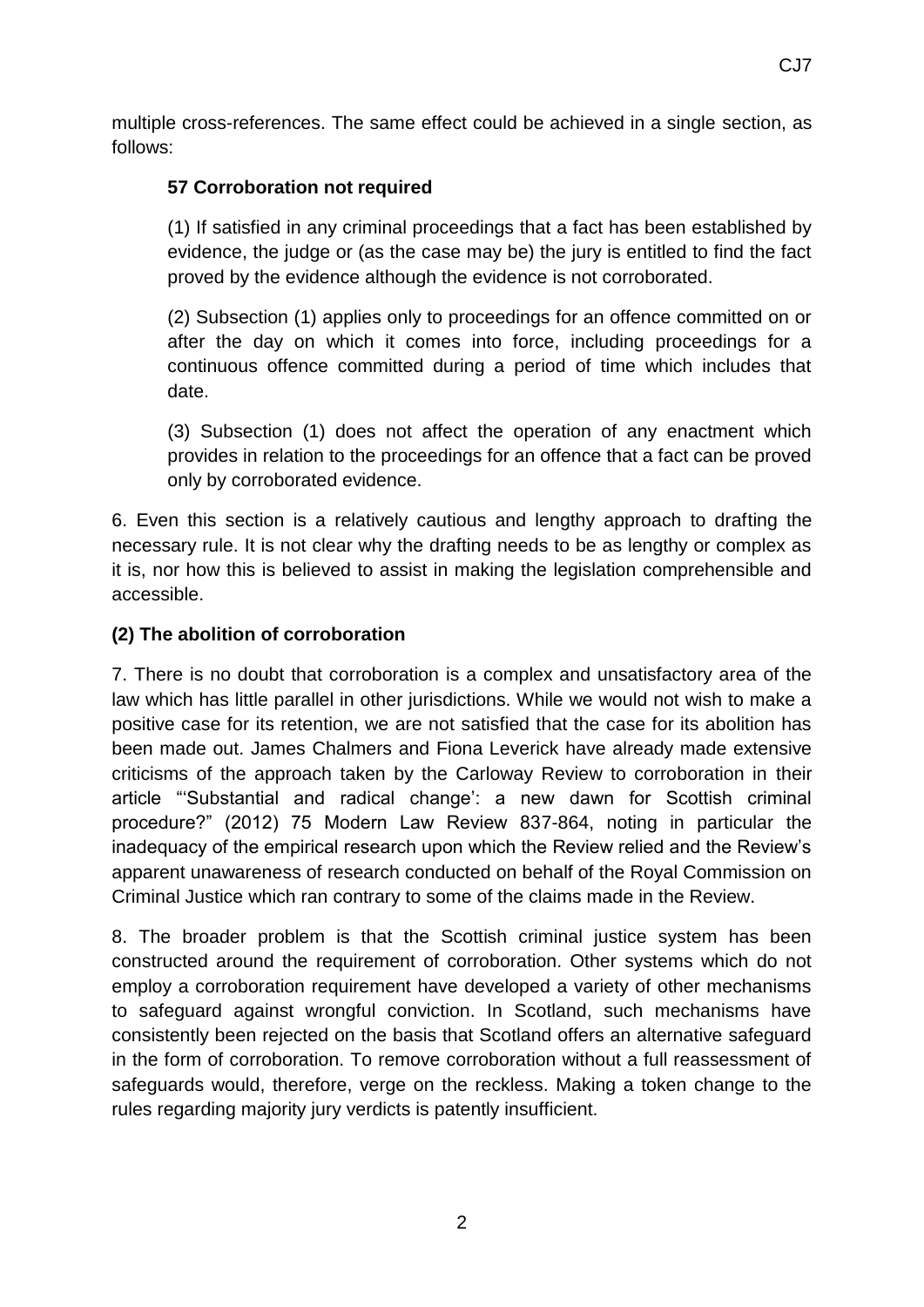# **(3) Majority jury verdicts**

9. We do not believe that requiring a majority of 10 jurors from 15, in the absence of a corroboration requirement, provides an adequate safeguard against wrongful conviction. We note that the Scottish Government chose, in consulting publicly on additional safeguards, to ask whether a majority specifically of 9 or 10 should be required. Despite this, a significant number of respondents to the consultation went beyond the terms of the question asked and indicated that a higher majority was necessary.

10. As James Chalmers and Fiona Leverick have explained elsewhere ("Majority jury verdicts" (2013) 17 Edinburgh Law Review 90-96), lay jury systems worldwide typically require either unanimity or near-unanimity in order for an accused person to be convicted. The only significant exception appears to be the Russian criminal jury, where a verdict of guilty can be returned by seven of twelve jurors. The Russian system, however (which was wrongly characterised as one with "no additional safeguards" in the Scottish Government consultation) counterbalances this rule with a number of safeguards which have no parallel in Scotland: (a) extensive rights to question and object to potential jurors; (b) a minimum period of three hours' deliberation before a vote may take place (a unanimous verdict may be returned before this) and (c) jury verdicts being returned in the form of answers to a questionnaire, thus providing additional information regarding the basis of the jury's decision which is not available in Scotland.

11. Insofar as it is possible to quantify the level of protection against wrongful conviction offered by any criminal justice system, the effect of the Criminal Justice (Scotland) Bill as it now stands would be to reduce the level of protection against wrongful conviction offered in Scotland below that offered in any other comparable jurisdiction. We are not aware of any other jurisdiction which has chosen to experiment with the combination of (a) no corroboration requirement; (b) a nearsimple majority requirement within the jury and (c) minimal judicial supervision of jury verdicts (see (4) below). We are unclear on what basis the Scottish Government has felt able to conclude that the Criminal Justice (Scotland) Bill would represent a safe manner in which to run a criminal justice system.

### **(4) Withdrawing a case from the jury**

12. We have previously argued that a trial judge should have the power to withdraw a case from the jury on the grounds that the evidence is such that no reasonable jury could convict on it. We repeat that submission here. We are concerned that the failure to permit the trial judge to do this leaves the level of protection against wrongful conviction in Scots law at a dangerously low level, and in addition risks needlessly wasting public funds.

13. We note the statement in the Carloway Review (at para 7.3.19) that: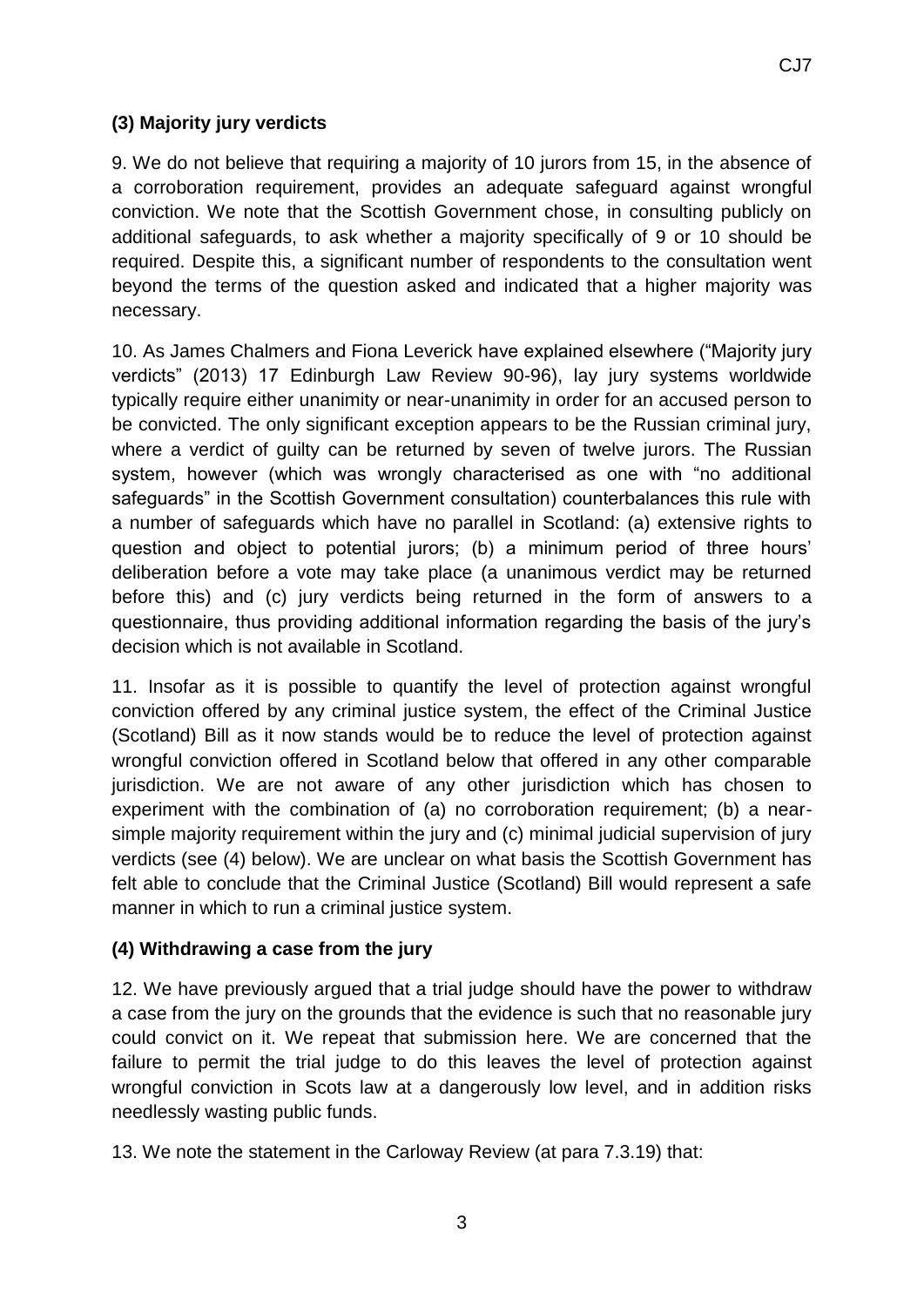14. We find this statement peculiar to say the least. A no case to answer submission currently requires the trial judge to consider whether there is corroborated evidence available in respect of each fact which is crucial to the prosecution case. To say that if corroboration were abolished the issue for the trial judge "would be the same… except that there would be no need for corroboration" seems to us to misrepresent the practical reality of the current law.

15. Because the abolition of corroboration would bring Scots law into line with English law, it is helpful to note how a no case to answer submission should be dealt with in that jurisdiction (as did the Carloway Review). In *R v Galbraith* [1981] 1 WLR 1039, Lord Lane observed that a submission should succeed in the case (1) "where there is no evidence that the crime alleged has been committed by the defendant" and (2) "[w]here the judge comes to the conclusion that the prosecution evidence, taken at its highest, is such that a jury properly directed could not properly convict upon it".

16. Case (2), however, is currently excluded from the ambit of the Scottish no case to answer submission as a result of the Criminal Justice and Licensing (Scotland) Act 2010, which inserted a new section 97D into the Criminal Procedure (Scotland) Act 1995 to this effect. Consequently, implementing the Carloway proposals as they stand would mean that the no case to answer submission would verge on the redundant and would offer significantly weaker protection against wrongful conviction than that available to accused persons in England and Wales.

17. As the consultation paper notes, the Scottish Law Commission previously recommended that it should be possible to sustain a no case to answer submission on the basis that no reasonable jury could convict on the evidence led (*Report on Crown Appeals* (Scot Law Com No 212, 2008)). The government chose not to implement that recommendation, but as the consultation paper again acknowledges, this was in the context of the accused being protected by a requirement of corroboration. This is consistent with a longstanding view that the requirement of corroboration minimises the need for trial judges to be given further powers to prevent wrongful conviction (see e.g. Scottish Home and Health Department, *Identification Procedures under Scottish Criminal Law* (Cmnd 7096: 1978) para 5.03). If corroboration is to be abolished, the Scottish Law Commission's proposals should be implemented.

18. We cannot see why, if an appeal court is permitted to quash a conviction on the grounds that no reasonable jury would have convicted (as it is under section 106(3)(b) of the Criminal Procedure (Scotland) Act 1995), a trial judge (who is in a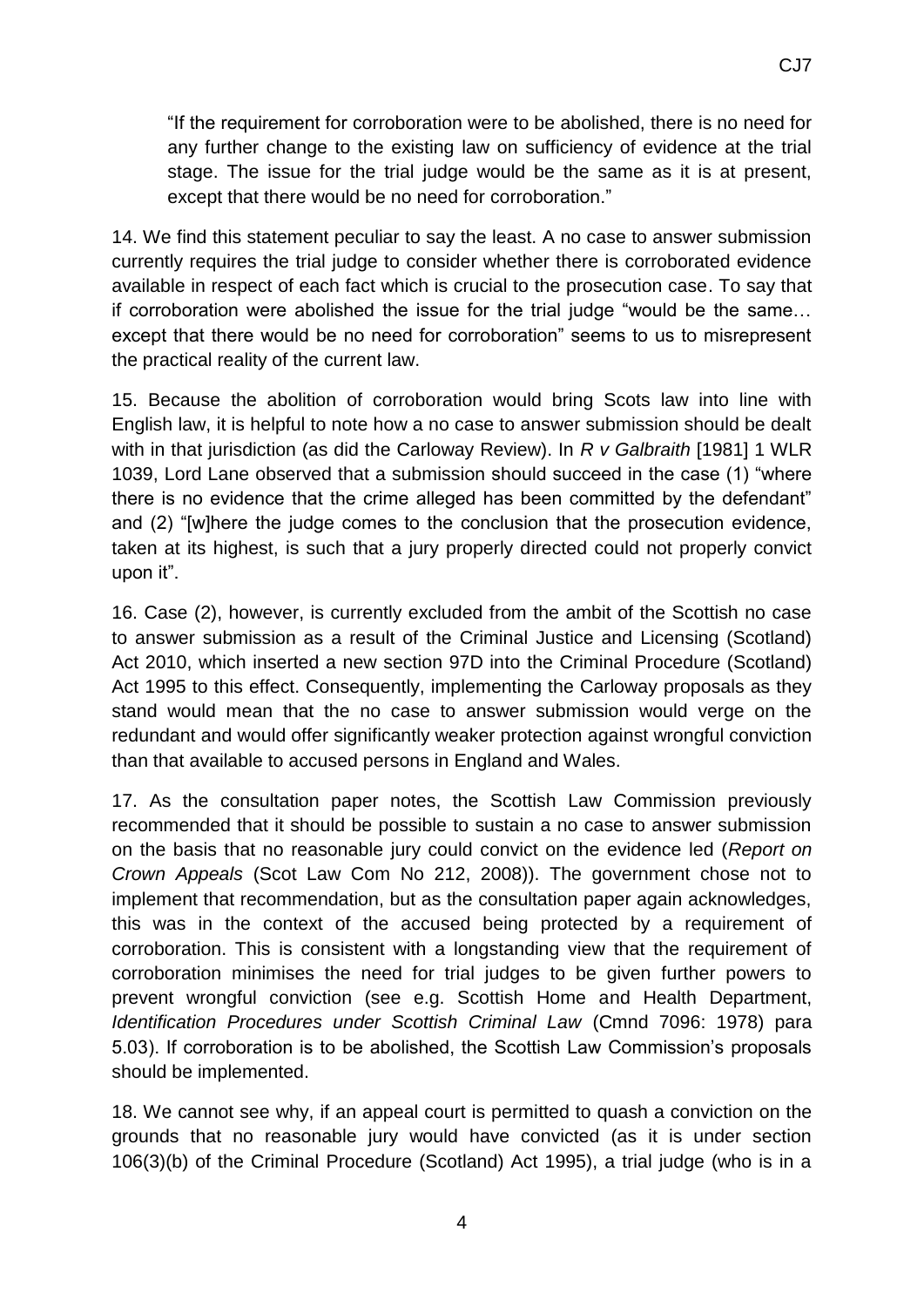CJ7

evidence) should not have a similar power to prevent a case proceeding at the end of the prosecution case. We accept that the practical importance of such a rule would have been relatively limited while a requirement of corroboration remained in place, but this is unlikely to be so if that requirement is abolished. If a judge were of the view that no reasonable jury could convict on the evidence led, they would surely be obliged to state this in their report to the appeal court in an appeal against conviction, and the appeal court would in turn be all but obliged to accept the view of the judge who had personally heard all the evidence. Requiring such cases to be dealt with by way of an appeal against conviction is a waste of public resources and would unjustly and unjustifiably leave the individual concerned with the stain of a criminal conviction, notwithstanding its being quashed on appeal. We are fortified in this view by the fact that the other recommendations of the Scottish Law Commission in its 2008 report, as implemented in 2010, now mean that it would be possible for the appeal court to correct any error made by a trial judge in this regard in the unlikely event that this should be necessary.

## **(5) Scottish Criminal Cases Review Commission references to the appeal court**

19. Section 82 requires the High Court to apply an additional "interests of justice" test when considering references from the Scottish Criminal Cases Review Commission. We believe that this section of the Bill should be removed except insofar as it repeals section 194DA. Either the SCCRC is competent to decide the interests of justice point or it is not. It makes little sense to argue, as Lord Carloway did, for section 194DA of the 1995 Act (which allows the appeal court to refuse to consider a reference if it would not be in the interests of justice to do so) to be repealed only to re-introduce an "interests of justice" test at the point when the appeal is determined. Indeed, this proposal is more objectionable than the present situation, as it would prolong proceedings unnecessarily and waste resources. We would refer to *References by the SCCRC in the cases of RM and Gallacher* [2012] HCJAC 121, where the appeal court expresses its full confidence in the Commission's ability to decide the interests of justice test.

20. Under the current section 194DA of the 1995 Act, introduced in the post-*Cadder*  emergency legislation, the appeal court has the power to rule that it is not in the interests of justice that an SCCRC reference should proceed to an appeal. Case law (see *RM* and *Reference by the SCCRC in the case of Mark Chamberlain-Davidson*  [2012] HCJAC 120) has suggested that the Crown has little interest in pursuing the "interests of justice" point but has nevertheless invited the court to rule on this point. This seems only to have wasted public time and money.

21. It is difficult to see exactly what problem Lord Carloway is attempting to address here. In evidence to the Justice Committee, he gave the example of someone who had their case referred to the High Court by the SCCRC but who, in the interim, confessed to the crime. But this unlikely scenario could happen in any appeal. There